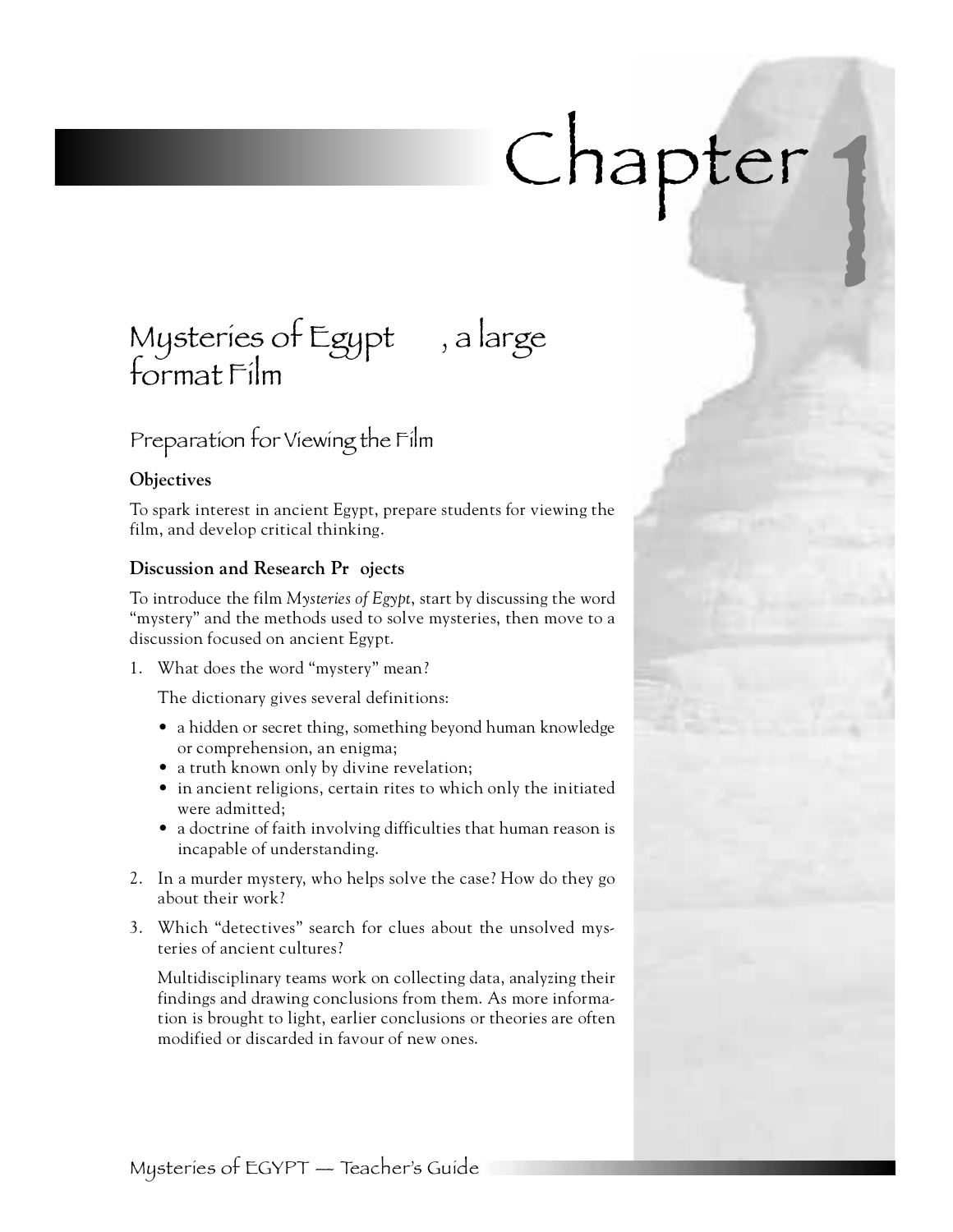The "detectives" who work on solving the mysteries of ancient Egypt are called Egyptologists. This is a general term that includes a large number of specialists such as:

anthropologists, historians, art historians, environmentalists, botanists, ecologists, geologists, zooarchaeologists (ancient animal remains), paleobotanists (ancient plant remains), physical anthropologists (ancient human remains), epigraphers (ancient writing systems), soil scientists, theologians, microbiologists (DNA analysis), architects, mathematicians, astronomers.

- 4 . Why do you think the film is called *Mysteries of Egypt*? Can you describe some of the mysteries surrounding ancient Egypt?
- 5 . What do you know about ancient Egypt? Where did the Egyptians live? How old is their civilization? What are some of their famous accomplishments? What do you know about the pharaohs?
- 6 . The film shows views of many of the famous sites of ancient Egypt. If you were the filmmaker, what would you want to include in a film on this topic? Make a list of the sites you would choose and compare it with what you see in the film.
- 7 . Many historical events are re-enacted in the film. Why do filmmakers use this technique? What type of research should be done in order to make these scenes historically accurate? Before shooting begins, what has to be done (research and writing a script, production of costumes and props, set design and fabrication, hiring actors and crew, securing shot locations, etc.)?
- 8 . If you were the filmmaker, what historical events would you re-enact in a film on ancient Egypt? Make a list of these events and compare it with what is included in the film.
- 9. What do you know about IMAX<sup>®</sup> technology? How big are the camera, projector and screen?
- 10. Use **Activity Sheet 1** to get your students thinking about some of the mysteries that surround ancient Egypt.

## *Follow-up after Viewing the Film*

#### **Objectives**

To reinforce what your students learned from the film, and to develop the ability to summarize and evaluate the content of the film.

#### **Discussion and Research Pr** ojects

- 1 . What did you like best about the film? How would you rate the film in terms of its educational and entertainment value?
- 2. Pretend you are a film critic. Write a review of the film, or present one orally. Outline the main theme and the storyline, and describe the special effects.
- 3. Before viewing the film, you made a list of the sites and historical events you would include in the film if you were a filmmaker. How closely does your list agree with the content of the film? Do you think the filmmakers made a good choice? Explain why.
- 4 . Why did the filmmakers use black-and-white film for the re-enactment scenes of the discovery of Tutankhamun's tomb by Howard Carter in 1922?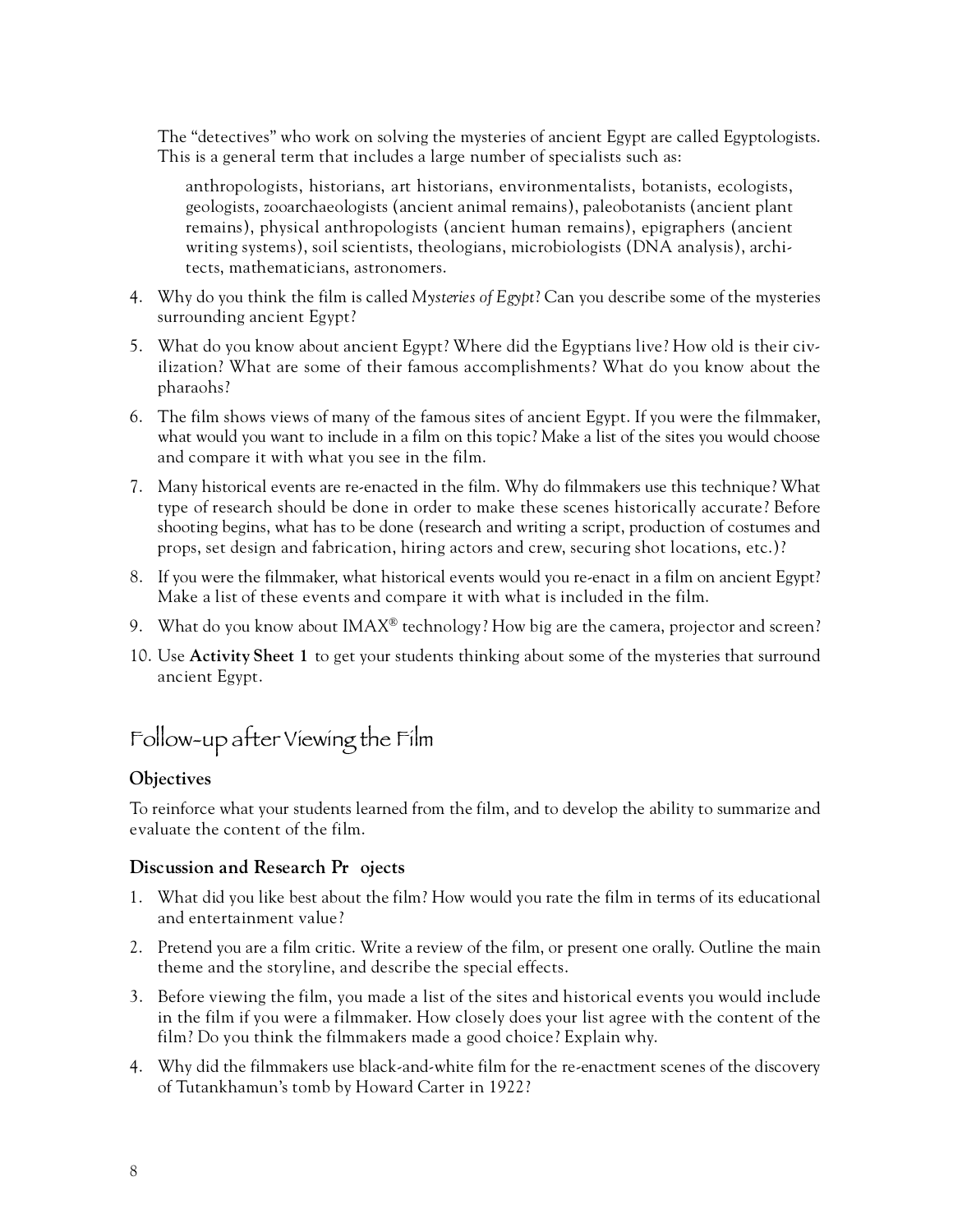- 5 . The English girl in the film is visiting her grandfather, who takes her to some of Egypt's most important sites. What did she learn from her grandfather?
- 6. Ask your students if any of them have returned to their family's homeland to visit their grandparents. What did they learn about their country of origin from their grandparents?
- 7 . Have your students discuss what they have learned from their grandparents about the history of their family and their country of origin.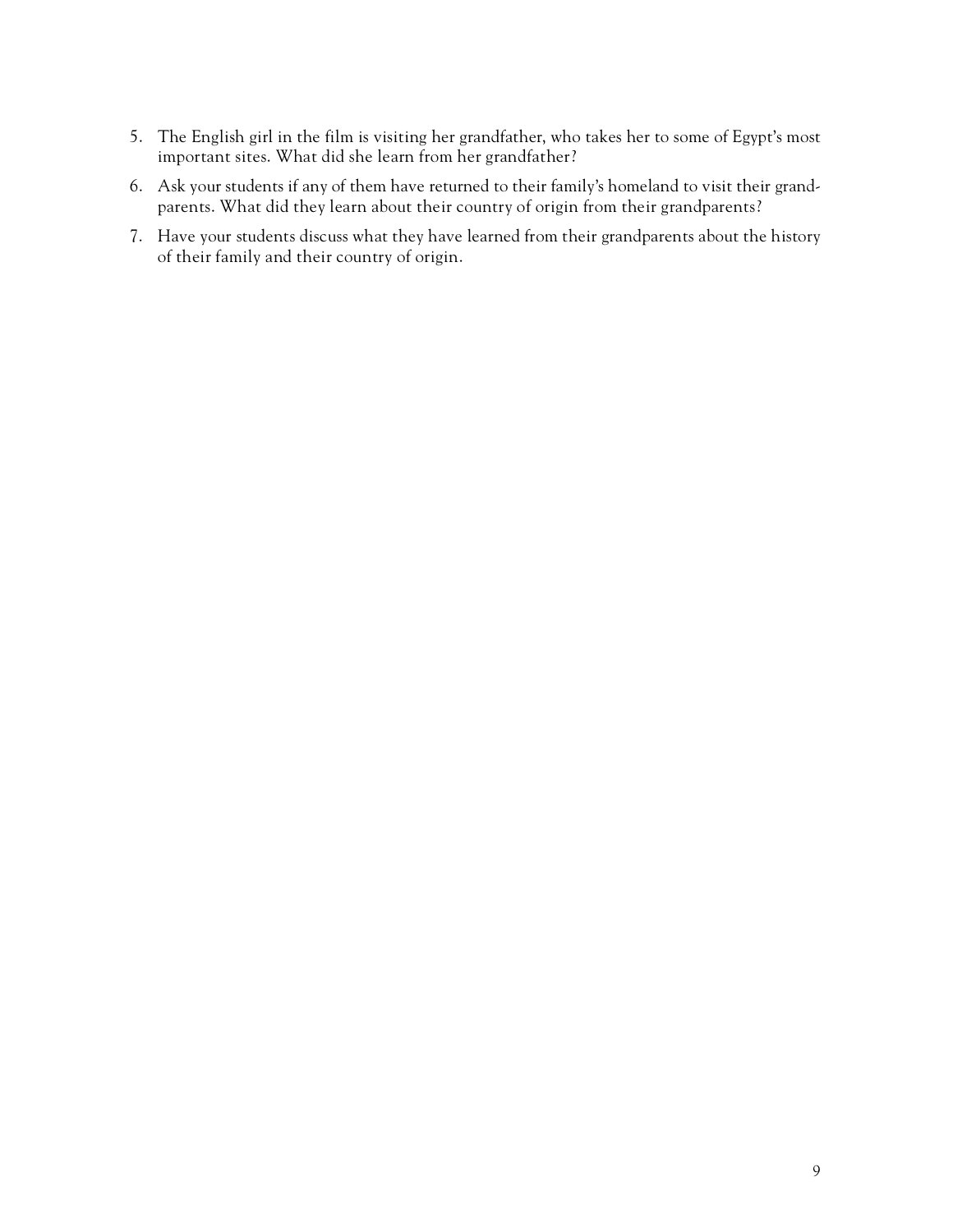## *FACT SHEET: The large format Film Mysteries of Egypt*

The splendours of the ancient Egyptian civilization have been a source of inspiration down through the ages. Since the Greek historian Herodotus first wrote about his travels through Egypt in the fifth century B.C., people have speculated about how the Egyptians built their massive monuments, and marvelled at the beauty of their art and architecture.

The Egyptian civilization originated over 5,000 years ago, and the country's historic sites are among the world's greatest tourist attractions. The seeds of civilization were sown in the fertile Nile Valley, surrounded by the endless desert, at the crossroads between East and West. Here, the first multinational state was born, one of the first writing systems using hieroglyphs was invented, and the concepts of kingship, religion and bureaucracy were developed.

Ancient Egypt's monumental achievements have now been captured on the giant IMAX screen. Through the magic of large-format cinematography, *Mysteries of Egypt* takes you on a breathtaking flight over the world's longest river, through the Valley of the Kings and into the famous tombs of the pharaohs.



The Great Sphinx at Giza CMC S97 10293



Priests prepare Tutankhamun's mummy for burial. Re-enactment scene from the film Mysteries of Egypt. CMC ECD98-016 #45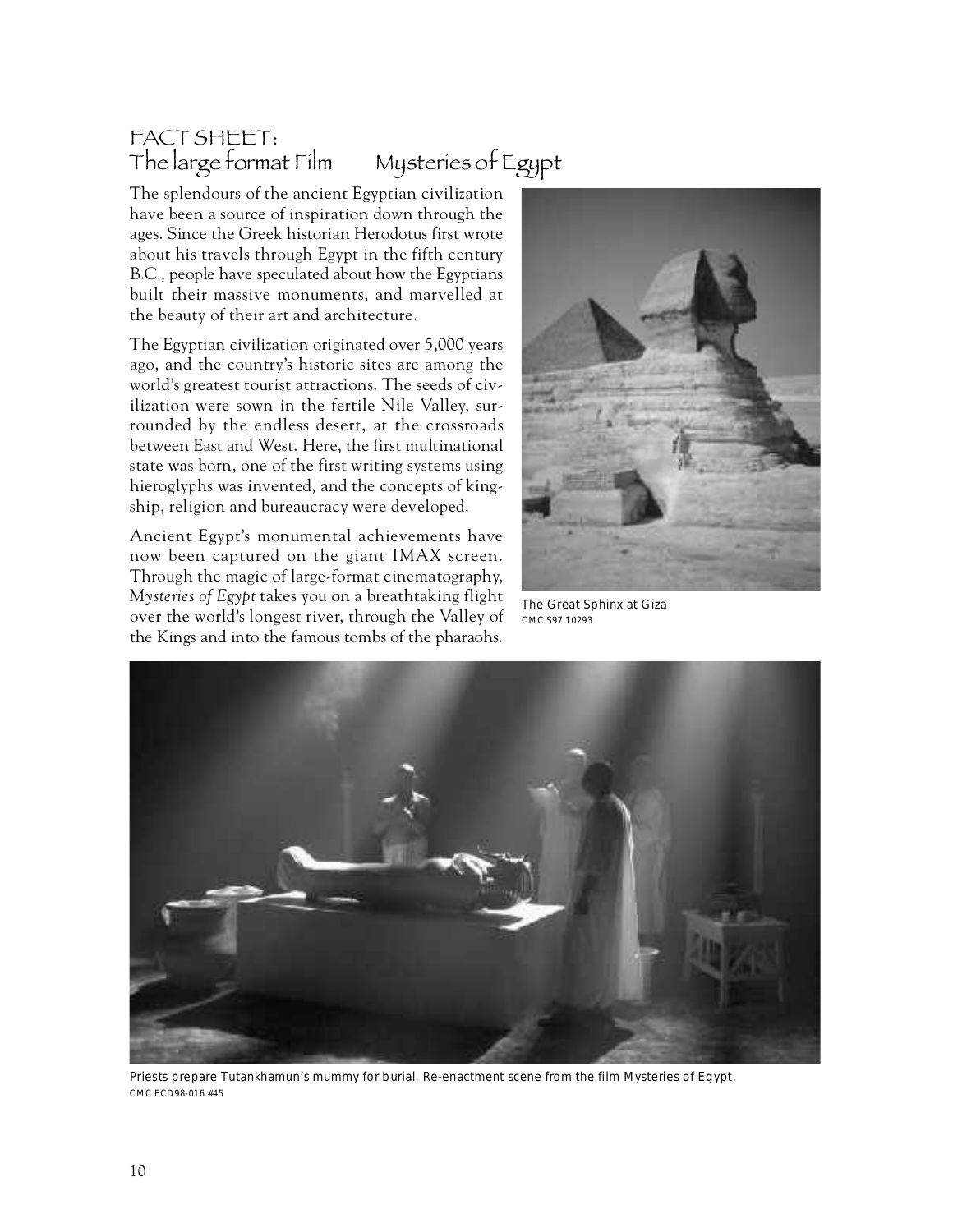

Omar Sharif and Kate Maberly in the Valley of the Kings. Re-enactment scene from the film Mysteries of Egypt. Photo: Adham Mostafa (CMC S97 10659)

You will go back in time to relive important chapters in Egyptian history, to witness the building of pyramids and the drama of the tomb robbers. You will see how Tutankhamun's mummy was ceremoniously placed in his tomb and feel the excitement when Howard Carter first peered into the tomb. You will also learn about the mummy's curse!

In *Mysteries of Egypt*, the ancient Egyptian civilization is seen through the eyes of a young girl (British actress Kate Maberly) who visits her grandfather. Played by well-known Egyptian actor Omar Sharif, the grandfather takes her around the country to introduce her to the wonders and magic of the ancient Egyptian civilization. At first, she doesn't share her grandfather's enthusiasm, but she soon changes her mind. Like so many tourists who visit the pyramids, she is awestruck by the sheer magnitude of these architectural wonders. As she listens to her grandfather's stories, she is fascinated by the mummy's curse and begins to appreciate the incredible legacy of the land of the pharaohs.

Western civilizations trace their roots to the ancient world, the Greeks, the Romans and the Egyptians. *Mysteries of Egypt* explores the legacy of the Egyptians. Only the giant IMAX screen can truly capture the magnitude of this amazing civilization!

#### **IMAX**<sup>®</sup> Technology

Since the film is extremely large, it is not surprising that the IMAX camera is oversized and heavy, weighing 38 kg (84 lbs.). Lightweight portable cameras are used for special applications, but the regular camera is the workhorse of the film crew. Sturdy tripods, cranes, dolly tracks and pure muscle